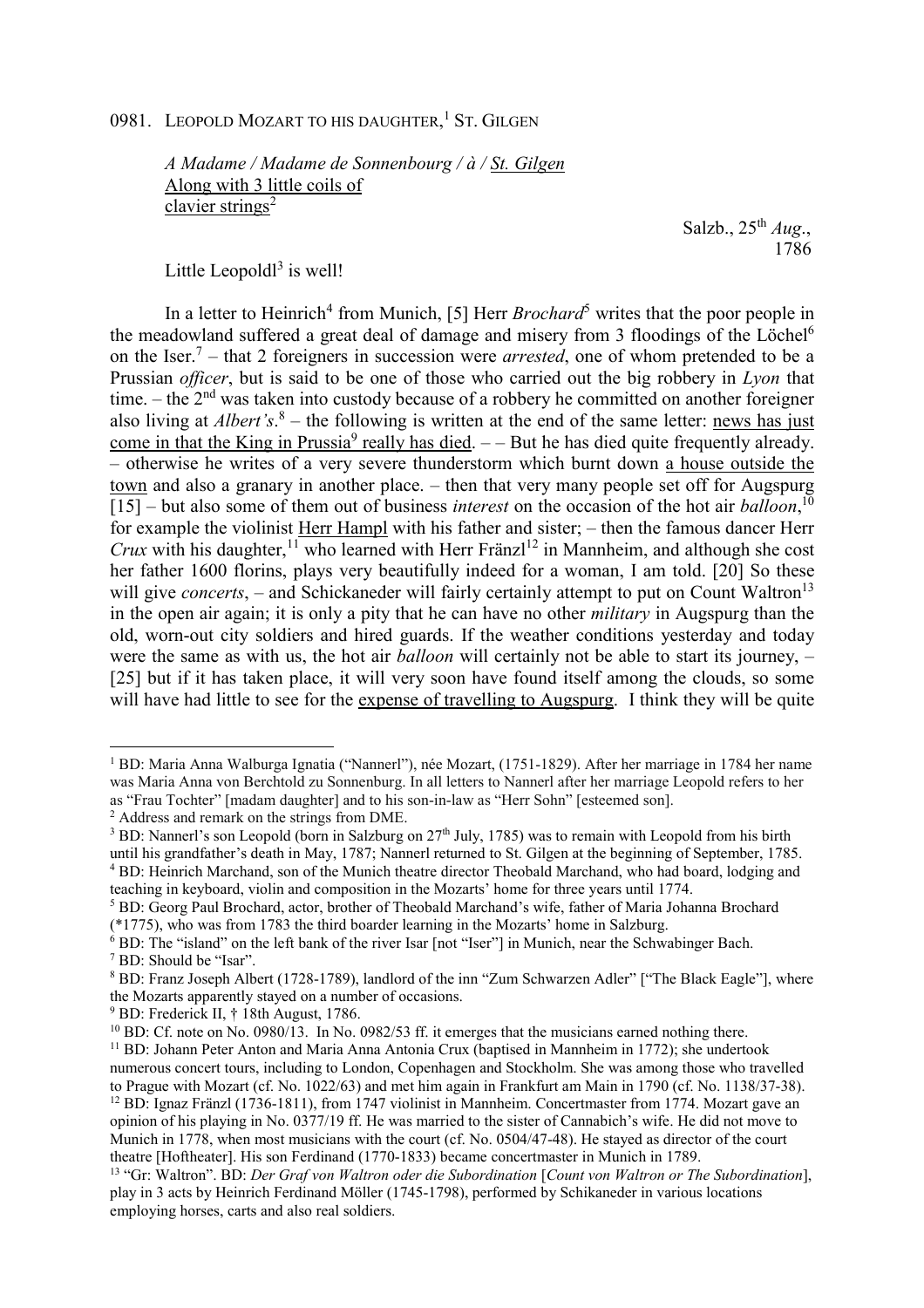happy to postpone it so that more is spent in the town: after all, one can entertain oneself in the meantime with *concerts* – and with *plays*.

[30] Yesterday there was our grand *festivity* with an enclosed hunt of two Hungarian oxen.<sup>14</sup> Proceedings were very boring; and what kind of hunt can it be when nothing but oxen and oxen<sup>15</sup> are present? – They want to hold another one on Sunday.

–––––––––––––––––––––––––––––– The messenger<sup>16</sup> delivered your letter, in which I received the money and the letter to Msr. *D'Yppold*, <sup>17</sup> and sent it to him immediately.

–––––––––––––––––––––––––––––– According to what the esteemed paymaster<sup>18</sup> told me, she<sup>19</sup> is not tall and is 24 years old. She may therefore be the 2nd of the twins. Perhaps she is called *Jeanette*, and he understood the name wrongly out of pure delight, but he explicitly said, when I asked what she is called, – *Babette*,  $-$  [40] and my reply to him was: So she is called Baberl?<sup>20</sup> he said: Yes! – In the sacristy, he showed me in the distance a chambermaid whom I do not know and is with Fräulein Roserl *Firmian*<sup>21</sup> and said that she resembled her somewhat; so she is not tall. I saw her from a distance, for I went out with him into the church to the side altar.

–––––––––––––––––––––––––––––– Today I heard in the half past 11 Mass that our esteemed ambassador<sup>22</sup> in Regenspurg [45] has written to the esteemed Court Chancellor<sup>23</sup> and Herr von Zilleberg<sup>24</sup> reporting the death of the King in Prussia.<sup>25</sup> It is therefore credible, for it is not so easy for a lie to come on one postday from 2 different countries at the same time. *N.B*. if the latter is true.

I do not wish to doubt that there is always enough water where you are, [50] since we have had, strictly speaking, 6 floods this summer. It would be no surprise at all if the *fortepiano* were to be ruined entirely in that hole of yours, which is so damp and wet anyway, in this year's extraordinarily wet weather, since I previously noticed the dampness everywhere during my visit, even on the doors of the rooms. – I am sending you herewith 3 strings, *N.<sup>o</sup>* 5, 6, and 7, from the organ-builder.<sup>26</sup> [55] – Early tomorrow he is off to Tamsweg<sup>27</sup> to inspect an organ; he is coming back on Tuesday or Wednesday. By the time you come here around

l

––––––––––––––––––––––––––––––

<sup>&</sup>lt;sup>14</sup> BD: In the Summer Riding School.

<sup>&</sup>lt;sup>15</sup> BD: Leopold distinguishes elsewhere (cf. No. 1010/88) between "2-legged" and "4-legged" oxen.

<sup>16</sup> BD: There was no post-coach to St. Gilgen. Leopold therefore sent his letters and packages to Nannerl by a messenger, a carter who came to Salzburg once a week. The "glass-carrier woman" also provided a service on this route.

<sup>17</sup> BD: Franz Armand d'Ippold (c. 1730-1790), Imperial and Royal Captain, supervisor of page training in Salzburg. He added the "de" (in the Viennese style) himself. Sometime suitor of Nannerl.

<sup>18</sup> BD: Franz Vinzenz Lankmayr (1745-1823), mentioned frequently in letters and notes as a friend of the Mozart family.

<sup>&</sup>lt;sup>19</sup> BD: His bride, Babette Erlach. Cf. No. 0977/74.

<sup>20</sup> "Babette" and "Baberl" are both diminutives of "Barbara".

<sup>21</sup> BD: Rosalie Firmian (\* 1748), one of the five surviving daughters of Count [Graf] Franz Lactanz Firmian.

<sup>&</sup>lt;sup>22</sup> "H: Gesandter". BD: Johann Sebastian Zillner, Baron [Freiherr] von Zillerberg (1740-1807), Privy Councillor [geheimer Rat] and member of the Salzburg Parliament of the Estates [Landmann]. Ambassador in Regensburg (scene of the "Perpetual Diet" from 1663) 1777-1803. Married to Therese von Lützow.

<sup>&</sup>lt;sup>23</sup> "HofCanzler". BD: Franz Anton Ignaz, Baron [Freiherr] von Kürsinger (1727-1796), director of the Privy Chancellery [geheime Kanzlei]; from 1774 Court Chancellor [Hofkanzler], a position between the President and Director. Member of the eclectic lodge "Zur Fürsicht" ["Under the sign of Providence"] in Salzburg.

<sup>24</sup> "H: von Zilleberg". BD: Friedrich Maria Zillner, Baron [Freiherr] von Zillerberg (1726-1798), Court Councillor to the Prince-Archbishop [hochfürstlicher Hofrat] from 1750. Cf. No. 0871/27-28.

<sup>25</sup> "des Königs in Preussen". BD: Frederick II ("the Great") (1712-1786), r. 1740-1786.

<sup>26</sup> BD: Johann Evangelist Schmid (1757-1804), organ builder, worked in Salzburg from 1786 to 1803 as the successor to "old" Egedacher; he had previously learned in Rottweil and worked in Vienna, Hungary, Bohemia, Saxony and Augsburg.

<sup>&</sup>lt;sup>27</sup> Tamsweg: About 50 km south-east of Radstadt, which is about 80 km south of Salzburg.